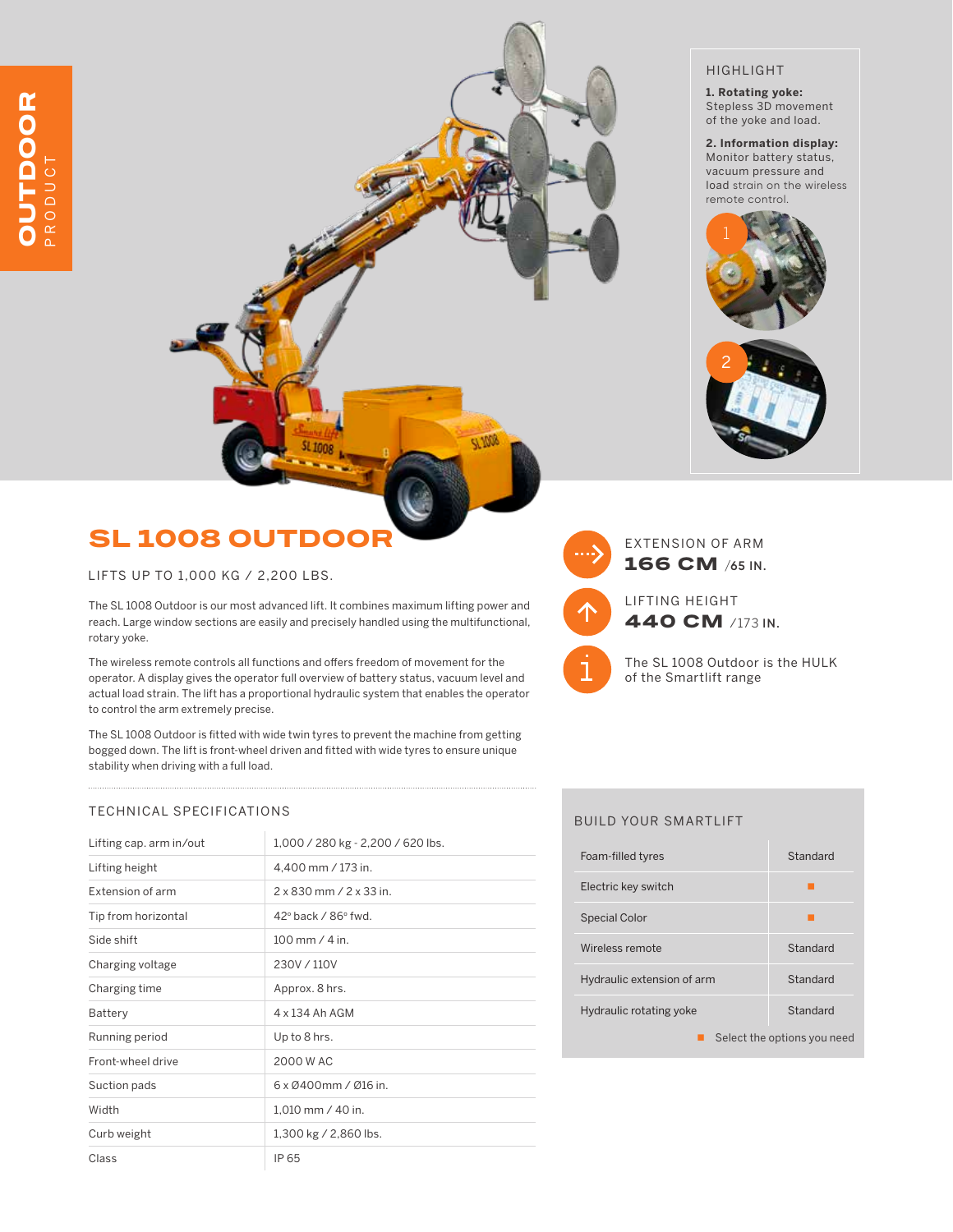

# SL 1008 OUTDOOR<br>IECHNICAL SPECIECATIONS

### TECHNICAL SPECIFICATIONS

| Lifting cap. arm in/out | 1,000 / 280 kg - 2,200 / 620 lbs.     |
|-------------------------|---------------------------------------|
| Lifting height          | 4,400 mm / 173 in.                    |
| Extension of arm        | $2 \times 830$ mm $/ 2 \times 33$ in. |
| Tip from horizontal     | 42° back / 86° fwd.                   |
| Side shift              | $100 \, \text{mm}$ / 4 in             |
| Charging voltage        | 230V / 110V                           |
| Charging time           | Approx. 8 hrs.                        |
| Battery                 | 4 x 134 Ah AGM                        |
| Running period          | Up to 8 hrs.                          |
| Front-wheel drive       | 2000 W AC                             |
| Suction pads            | $6 \times 0400$ mm / 016 in.          |
| Width                   | 1.010 mm / 40 in.                     |
| Curb weight             | 1,300 kg / 2,860 lbs.                 |
| Class                   | IP 65                                 |